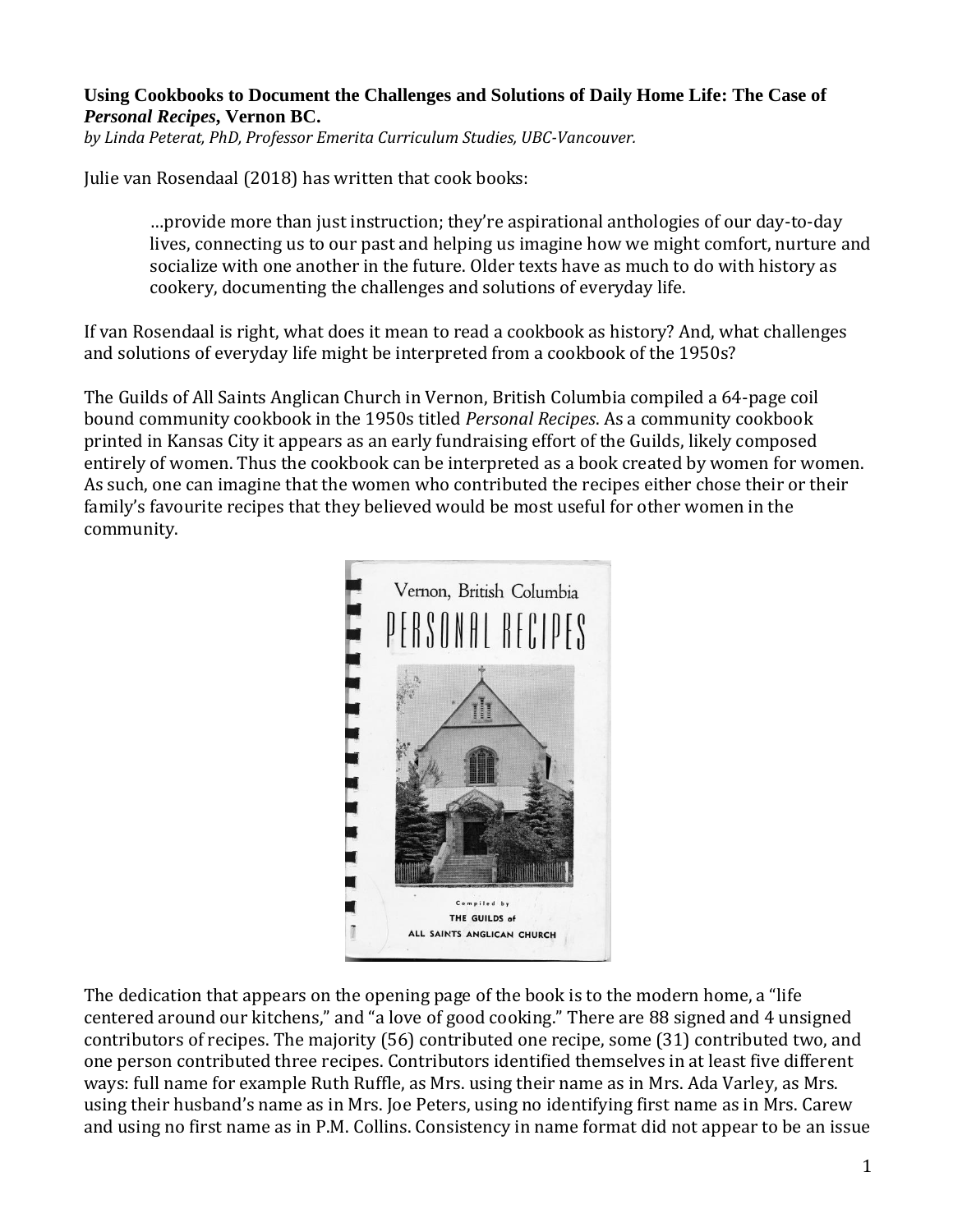and the wide range of formats that contributors chose indicate a vast range in the way women chose to self-identify.

# **DEDICATION** THIS BOOK IS DEDICATED TO THE MODERN HOME. IN OUR HOME TODAY, AS ALWAYS, LIFE IS CENTERED AROUND OUR KITCHENS. IT IS WITH THIS THOUGHT IN MIND THAT WE, THE SPONSORS, HAVE COMPILED THESE RECIPES. SOME OF THEM ARE TREASURED OLD FAMILY RECIPES. SOME ARE BRAND NEW, BUT EVERY SINGLE ONE REFLECTS THE LOVE OF GOOD COOKING THAT IS SO VERY STRONG IN THIS COUNTRY OF OURS.

*Personal Recipes* is organized into eight sections:

Relishes, Pickles and Appetizers. This section contains 11 recipes, 9 for pickles and relishes and only two appetizers. This section begins with a recipe for Green Tomato Soy (a sweet sour relish/pickle) and the comment that "This is adapted from a very old recipe." The recipes in this section indicate that appetizers were not common in the meal patterns of Vernon families at this time.

Soups, Salads, Beverages. This section contains only three recipes, one recipe for Family Salad Dressing with a comment that the recipe is "easily made and inexpensive", one recipe for Lemon Syrup that will make an "easy summer drink" and one recipe for Potato Wine. The size and contents of this section suggests that family meals were likely not multi course with salads and soups as starters. Possibly if salads or soups were served in families, they were made without following a recipe.

Miscellaneous Meat Substitutes, Vegetables – This section contains five recipes: Cheese Rarebit, Sandwich Spread (makes nine pints and is canned in jars), Egg Souffle Salad (molded jelly salad), Ripe Cucumbers as a Vegetable with Cheese Sauce, and Corn Roast (a corn based casserole). Because Vernon is such an abundant vegetable growing area, it's likely that lots of vegetables were served in meals but it is also likely that recipes were not followed and steaming or boiling were the usual methods of preparation.

Meat, Fish, Poultry – This section contains 14 recipes, many simple in preparation and economical in ingredients, for example, Mock Chicken Casserole using canned tuna. Some offer ideas for stretching inexpensive cuts of meat for example Chili Con Carne, or Rullu Pylsa, a spiced rolled lamb flank (a recipe of Icelandic origin), or Porcupine Meat Balls. Casseroles that blend foods and are easy to prepare are also common, for example: Minced Beef Yorkshire Pudding, Dinner on a Dish, Liver Casserole, or Steak and Kidney Pudding. Salmon Loaf and Curried Salmon both use canned salmon. These recipes reflect values of easy preparation (few ingredients, canned foods, casseroles), use of foods on hand (canned salmon), and inexpensive cuts (ground beef, liver, canned tuna and salmon).

Rolls, Pies, Pastries. This section contains 17 recipes in total (2 shortbread, hot water pastry, 4 quick breads, 2 yeast breads, 3 pie recipes, 2 tart recipes (Prize Butter Tarts and Honey Tarts that contain no honey and use "Golden syrup" instead). One recipe for "A Different Lemon Pie" that has the usual lemon pie ingredients except uses gelatin and egg whites beaten stiff and folded into a custard type mixture and served with whipped cream topping.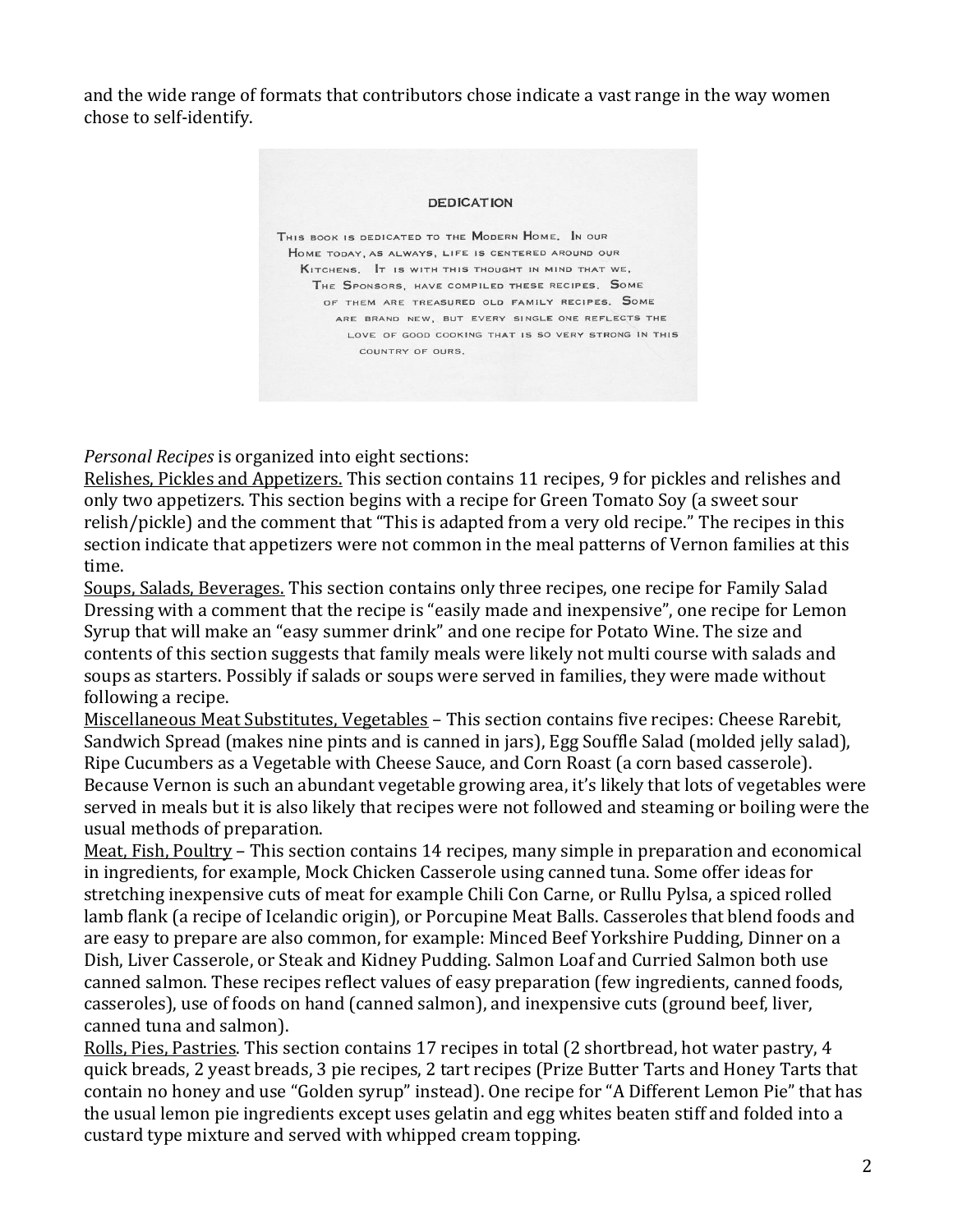Mrs. Ada Varley got poetic about Doughnuts and offered her recipe giving ingredients, method and advice in verse form:

### **DOUGHNUTS**

One cup sugar, brown or white Now add an egg and beat it light A little salt with spice to taste Baking powder too, must now be placed. Three teaspoonful bought of Gillette I find as good as any yet. One cup of milk, now stir together They will prove as light as any feather. Just flour enough to roll them out But you must mind what you're about And keep your lard at proper heat You'll find these doughnuts hard to beat.

The large number of recipes in this and the next section indicates that baking is prized by these women. Turning out delicious baked goodies for children and husbands, and possibly community social events were likely high priorities for these women and closely tied to their identity as homemakers. Ingredients were simple (dates, walnuts, currants); flavourings readily available (orange, lemon, vanilla), and spices were only in the Quick and Easy Pumpkin Pie recipe that used nutmeg, mace, cinnamon and ginger.

Cakes, Cookies. This section contains 56 recipes. One recipe for Sea Foam Frosting has a commentary: "Very easy and very good." There are 18 recipes for cookies, 29 for cakes, and 9 for squares or bars. Cookie recipes include Rice Krispie Cookies, Date Porcupines, Norwegian Drop Cookies, -- nothing exotic but lots of dates, coconut, and walnuts. Cakes include Wacky Cake, several recipes for fruitcakes, sponge and chiffon cakes, and Hungarian Nut Cake. The preponderance of cake recipes suggest that baking cakes was a frequent activity for these women and that they either love to bake cakes or recognize it as an expectation of their homemaker/mother role that needs to be fulfilled.

Desserts. This section contains 12 dessert recipes (2 slices, 8 puddings). Ginger Fruit Pudding by Grace Clarke includes 1 package of gingerbread mix in the ingredient list, the first packaged mix in any of the recipes. She also indicates that instead of the mix "Your favourite gingerbread recipe may be used to make this dessert." Pudding recipes include chocolate, lemon, peach, apple, carrot, and plum.

Jelly, Candy, Preserves. This section contains eight recipes, five for candy and three for Orange Marmalade, Red Pepper Jam and Mint Jelly. Candy recipes include: Chocolate Fudge, Nut Brittle, Toffee, Cocoanut Ice, and Butter Nut Crunch.

At the end of each recipe section there are blank pages with the heading "Write Extra Recipes Here:" – an invitation to the user to enter some of their own recipes. In the cookbook I analyzed, no one had written any recipes.

In addition to the recipes in eight sections, there are eight pages of information and advice. These include single pages on: Weights and measures (equivalents as in 1 lb. rice…2 cups), Frozen Foods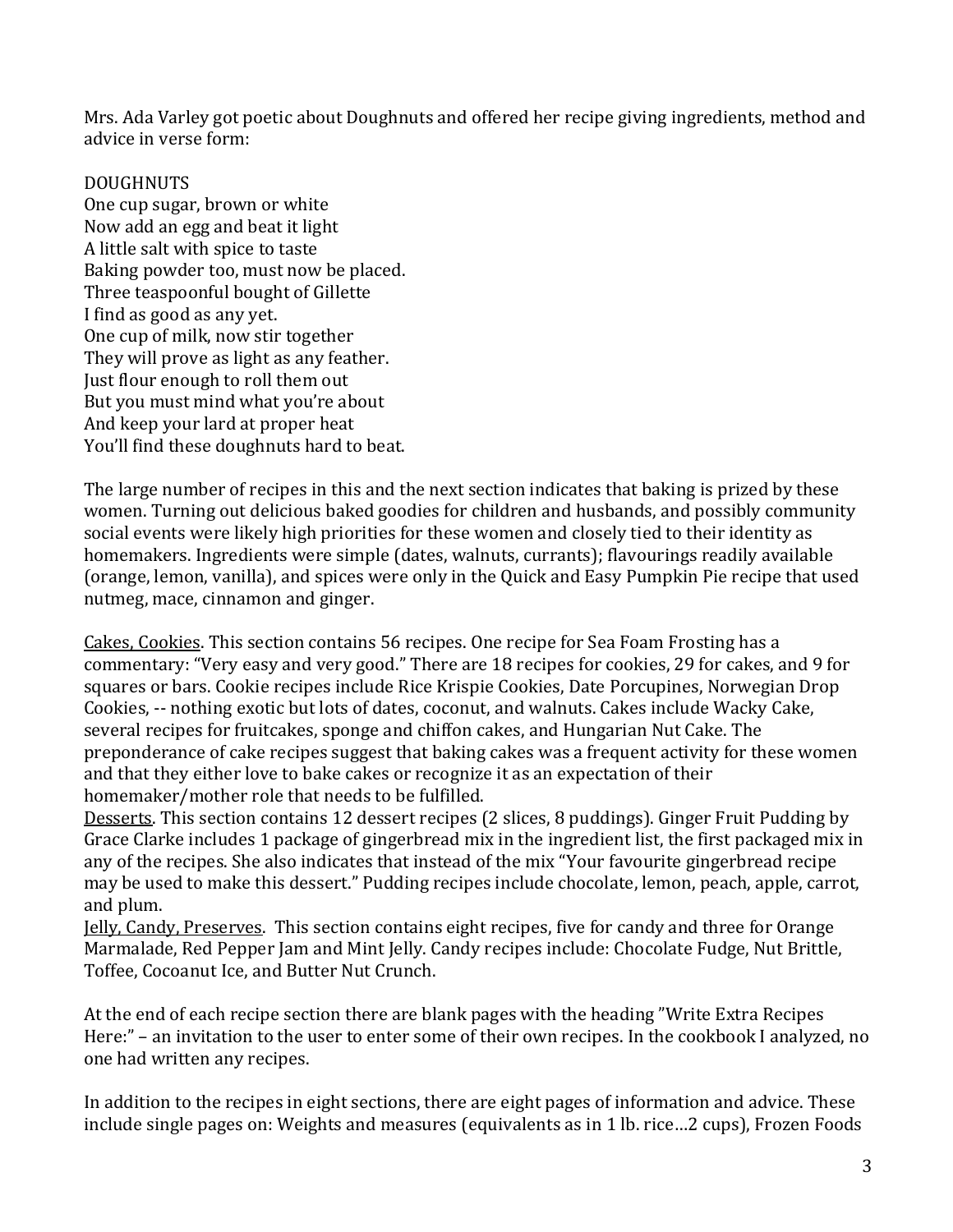(advice on how to defrost and cook frozen foods), Cooking Terms (for example entrée, frappe, fricassee, julienne), Roasting (time and temperatures for roasting all meats), Hints (2 pages on tips about for example how to avoid dry biscuits, soggy bottom pie crusts), Foods to Serve 25 People (for example 1 ½ pints pickles, 10 lbs. pork roast), Take Time for 10 Things (work, think, play, read, worship, help and enjoy friends, love, dream, laugh and plan), Calorie Counters (3 ½ pages of foods and the number of calories each provides) and an Index of Recipes. The cookbook also contains six pages of advertisements for city merchants who sponsored the book and a note of appreciation at the front of the book.



#### **EXPRESSION OF APPRECIATION**

WE WANT TO EXPRESS OUR APPRECIATION TO ALL THOSE MERCHANTS WHOSE GENEROUS COOPERATION IN THIS PRO-JECT MADE IT POSSIBLE FOR US TO PUBLISH THIS BOOK,

WE ALSO WANT TO THANK ALL THOSE PEOPLE WHO GAVE SO GENEROUSLY OF THEIR TIME AND ENERGY IN COLLECT-ING AND SUBMITTING RECIPES AND ASSISTED IN THE SALE. WITHOUT THEIR HELP THIS BOOK WOULD NOT HAVE BEEN POSSIBLE.

#### **Discussion**

If van Rosendaal (2018) is right, what does it mean to read a cookbook as history? *Personal Recipes*, written in the 1950s can be read as a book written primarily by women for women and as a document that can reveal women's lives (McDougall, 1997). I have chosen to analyze this text through a critical interpretive lens. I completed several readings of the text, doing empirical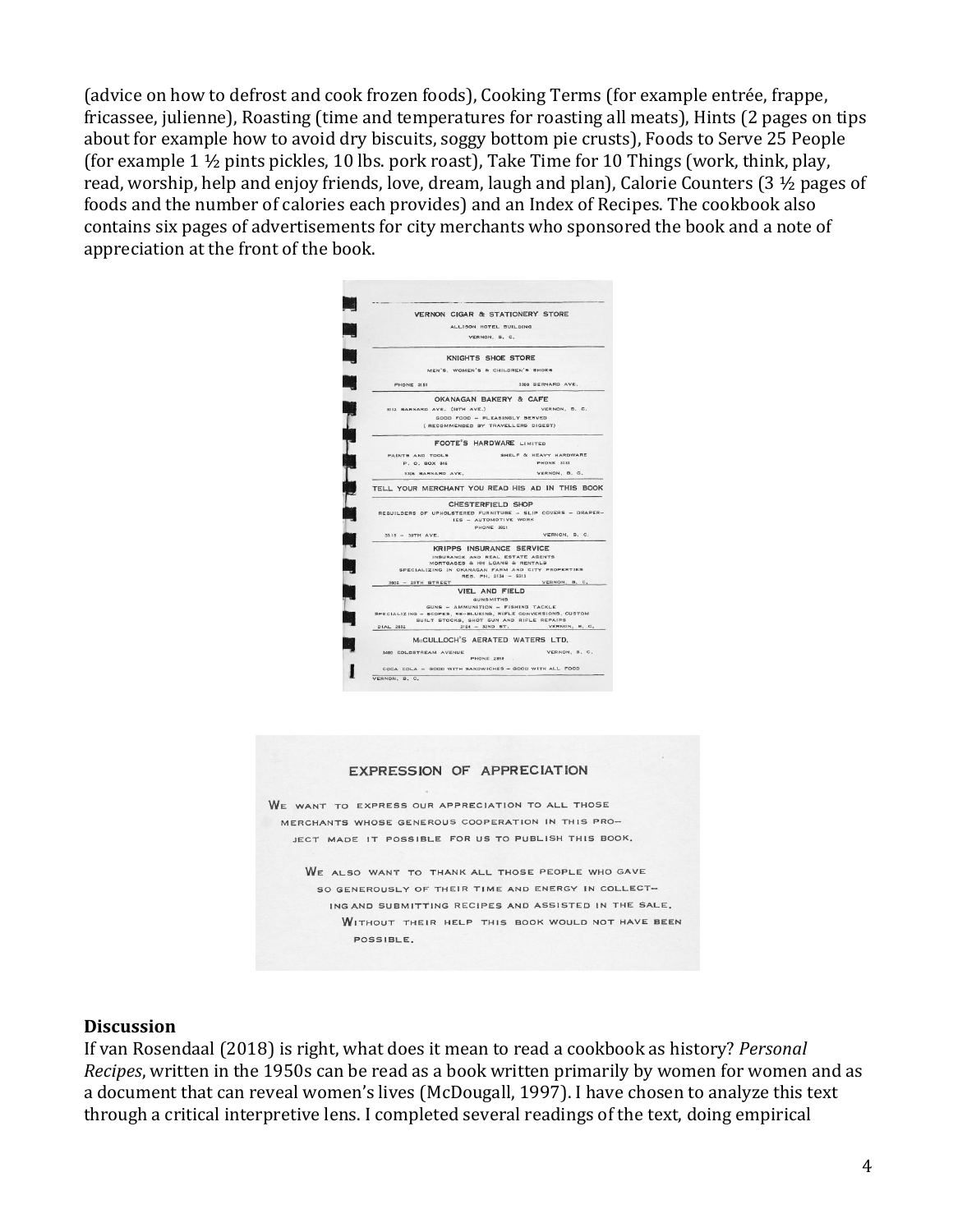analysis of the content – the number of contributors, the number of recipes, the kind of ingredients and then considered what was present as well as not present in the text.

# Aspirational anthology of everyday lives

There is a sombre, serious tone to *Personal Recipes* that conveys helpfulness toward other women and the desire to relieve the burdensome nature of food preparation and domesticity. The eight pages of information and advice are further evidence of the helpful supportive tone of the book. McDougall (1997) comments that the writer's voice (and sometimes joy) can come through in commentary on recipes, breaking "the drone of ingredients, measurements, and instructions" (p, 116). The drone is evident in the unimaginative recipe titles in *Personal Recipes* that are very straight forward descriptive, for example Barbecued Spareribs, Salmon Loaf, Two Egg Chiffon Cake, Oatmeal Cookies. No pretensions! The commentaries are mainly helpful, for example "This is a never fail recipe and makes a fairly short pastry" about Hot Water Pastry (p. 17), or "Nice for slicing" about Date Bread (p. 18), or "Very easy and very good" about Sea Foam Frosting (p. 23) or "Watch carefully as they burn quickly" about Walnut Chews (p.25). Rare moments of humour come through in the commentary about Hermits: "These cookies keep well –if well hidden" (p. 27) or "Mmm – Good" about Dream Cake (p. 32) and Mrs. Ada Varley's poetic rendering of her Doughnut recipe (p. 20). The inclusion of a recipe for Potato Wine may indicate that domestic life was not entirely devoid of pleasure and frivolity.

The emphasis on easy quick food preparation reveals the underlying tension of women's role in relation to food in the 1950s. While the recipe emphasis is on simplicity, economy and quick preparation, the dedication of the book highlights the importance of the kitchen as the heart of life in the modern home. While the kitchen is highly valued, we really don't want to spend much time, energy or money to food production. The number of recipes for cakes, cookies and desserts underscores the aspirations of these women to produce glorious sweets for their families and community events rather than nutritious vegetables and fruit.

Some cookbooks aspire to a higher class, idealized perfect product, or pretentious tone but little of this is evident in *Personal Recipes*. The only traces of pretentiousness can be found in some of the "hints" offered. For example, "Toast the nut meats and while hot add a little butter. Then your nut bread will take on a new aristocracy" (p. 16) or "Meringue will always stand up high and perfect if a generous pinch of baking soda is added to beaten whites" (p. 16).

Longone (1997) found that common components of community cookbooks were poetry, prose, or quotations from the Bible on women's duties. Reading a cookbook as history would mean giving attention to the way that the book aspires to improve the quality of community life and the nature of the regional culinary culture that the book records. The contents of *Personal Recipes* suggests that community life can be improved through efficiency, thrift, support for women in fulfilling the role of food preparation in the home and community. The regional culinary culture is more likely evident in the absences and what is taken for granted in this recipe collection. Vernon is an area of the Okanagan abundant in fresh summer vegetables and fruit, yet recipes for vegetables and salads are nearly absent in this recipe book. In conversation with one woman who was a child in the 1950s in Vernon, she commented: "My dad hated salads and so we never had salads. We ate very plain food – meat, potatoes, vegetables."<sup>i</sup>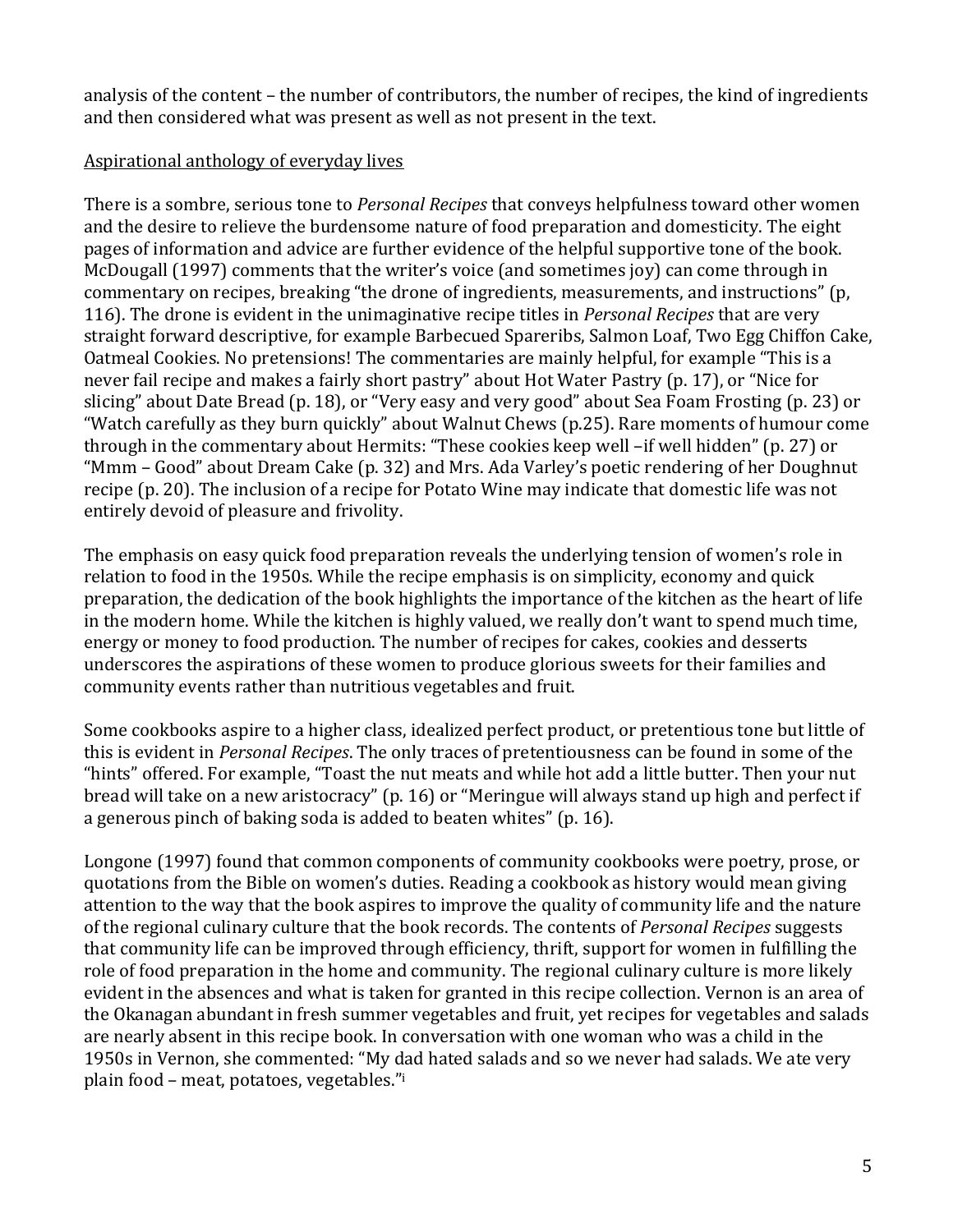

The information page "Take Time for 10 Things" provides a balanced list that encourages the cookbook users to take time for a diverse list of activities that can contribute to a good life. It suggests that the recipe writers are living busy lives with many demands and dimensions beyond family food preparation.

### Challenges and solutions of everyday life

The recipes in *Personal Recipes* are written in an earnest straightforward way with some encouraging notes. Their presentation suggests that sharing is important and it is assumed that the reader is quite experienced in food preparation. The method for mixing ingredients in recipes is often very brief. For example the recipe for Rice Krispie Cookies lists 12 ingredients and the instructions given are: "Roll in small balls. Press down with a fork. Bake at 350 degrees for 10-12 minutes" (p. 23). It is assumed that the reader will know how to proceed with combining and mixing the 12 ingredients listed!

The challenges of everyday that *Personal Recipes* attempts to address include how to provide interesting, inexpensive baking and meals for husbands, children, family and community members. Food that is not too high in calories and is quick and easy to make is important because women are taking active roles in their church and community. They lead active multi-dimensional and demanding lives in which the preparation of food for families is only one task among many.

Bower (1997) suggests that cookbooks contain many elements of story and outlines four different common plots she found in cookbooks. The integration plot "involves a communal autobiography of social acceptance and achievement. This is a modest text where the main story is one of the authors achieving assimilation and status through their acceptance of the larger society's conventions and standards" (p. 38). This plot is mostly evident in *Personal Recipes* through its lack of challenging, edgy or controversial recipes or advice. The Potato Wine recipe is certainly the most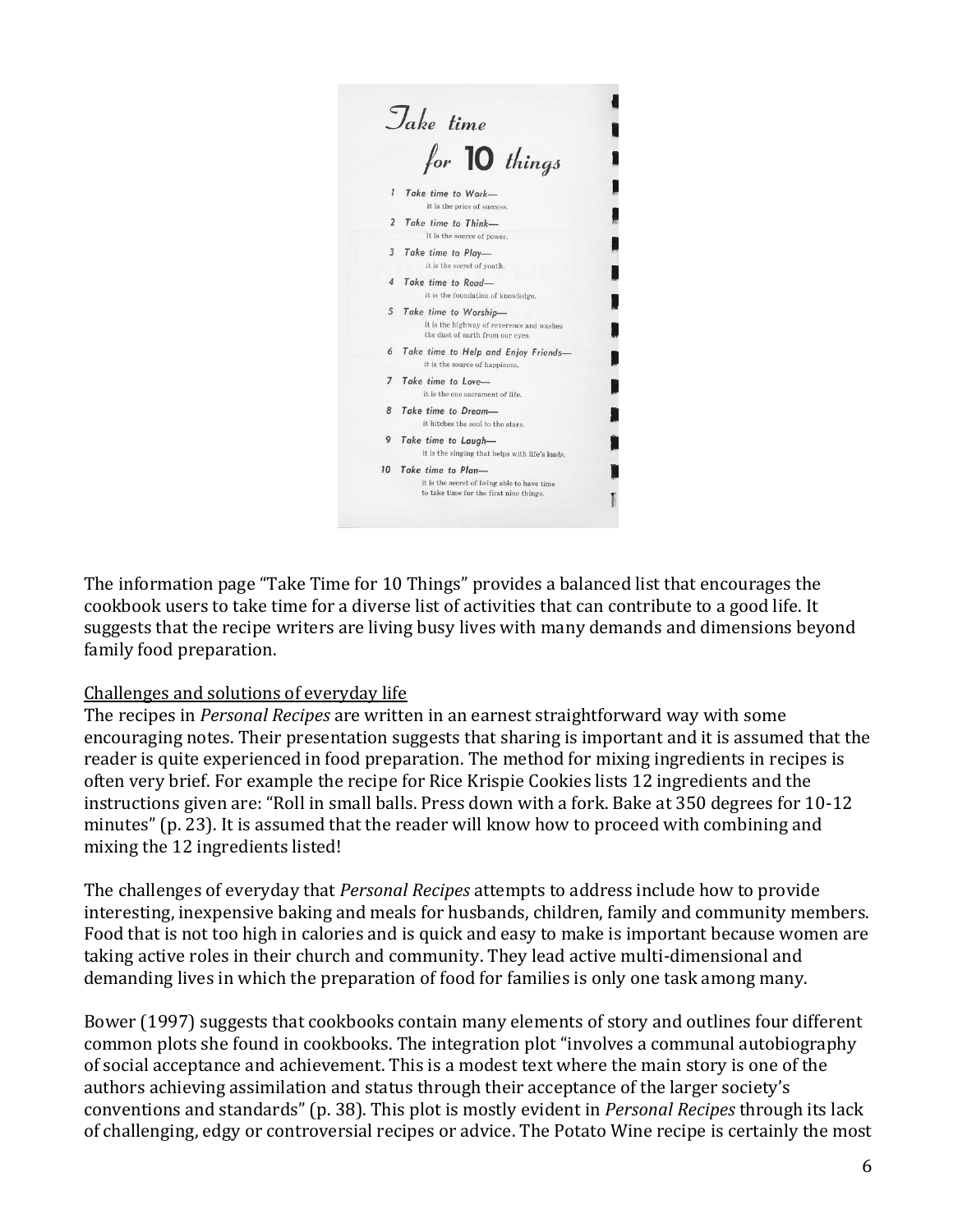unconventional but its simple inexpensive ingredients make it consistent with the general theme of thrift and economy in the cookbook.

Longone (1997) traces the origin of community charitable cookbooks to the era following the American Civil War and a movement that continues into the present. She claims that at a time when women were without full political participation and representation, they found the community cookbook was a way to participate in the public life of the nation. Similarly, Bower (1997) claims the dominant theme of community cookbooks is breaking the silence and coming to public voice of women often denied that voice in other public places. The cookbook grew out of women's organizations that were a training ground for women's participation in public and social spaces. The information page "Foods to Serve 25 People" that appears in *Personal Recipes* suggests that women were often responsible for entertaining large numbers of people possibly in family gatherings but also in community social events such as receptions, dances and picnics.

## Connecting to the past and imagining the future

*Personal Recipes*, written in the 1950s portrays women's lives at that time in a small British Columbia city. Community cookbooks could have a place in the home economics classroom by helping adolescent students to understand the lives of their parents and grandparents. What might they learn by reading cookbooks from the 1980s and 90s and the 1950s and 60s? The books do reveal solutions to the practical problem of what should be eaten daily to maintain health and wellbeing. They indicate through the ingredients used, the extent to which advertising, commercial interests and an industrial model of the home influenced everyday life. They reveal the state of gender equality in the home in relation to food preparation. They speak to the attitudes and significance we give to food in our lives, the values and rituals that surround the food we eat.

# **Conclusions**

Food preparation was something to be done in the easiest, quickest, most simple way possible in the era in which *Personal Recipes* was written. The recipes suggest that the women who contributed them were not gourmet cooks but rather concerned with providing food for their families in an economic and efficient manner. The recipes the women contributed were ones they would recommend to a friend or "fellow" homemaker – something easy, quick, likely to satisfy or please their family without requiring too much time or labour. Food preparation was a task that in this era of the 1950s was the responsibility mainly of women working isolated in their home kitchens. Food preparation was not shared but recipes through community cookbooks were. But the cookbooks served to sustain an isolation in the kitchen that is implied through the desire for simple efficient preparation. Food was not honoured, glorified, revered or shared in preparation but rather fell into the industrial model of efficiency and division of labour.

# **References**

Bower, Anne (1997). Cooking Up Stories: Narrative Elements in Community Cookbooks. In Anne L. Bower (Ed.) *Recipes for reading, community cookbooks, stories, histories* (pp. 29 - 50). Amherst: University of Massachusetts Press.

Guilds of All Saints Anglican Church (undated). *Vernon, British Columbia Personal Recipes*. Kansas City, Missouri: North American Press.